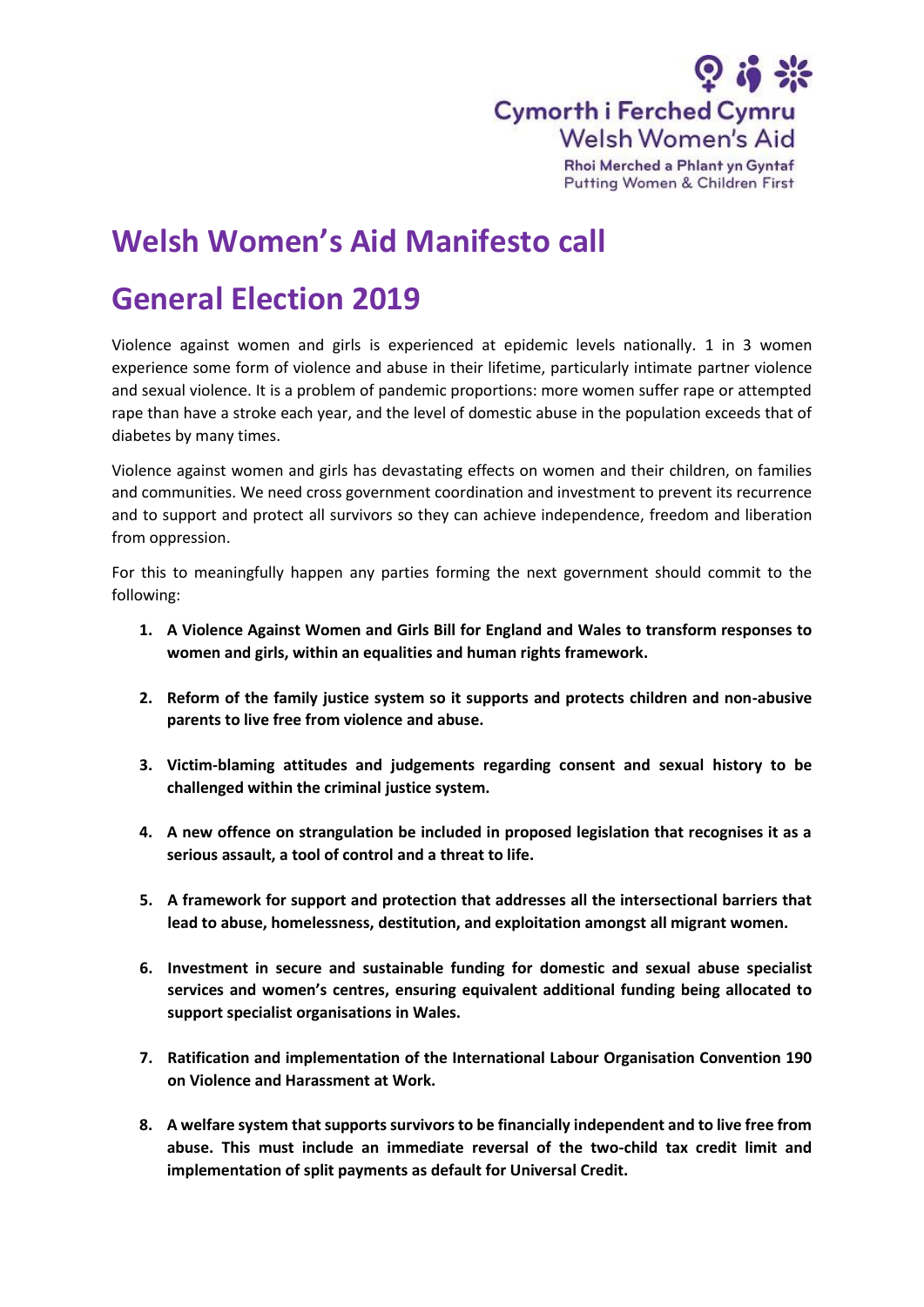- **9. The protection of women's rights within Brexit planning and post Brexit arrangements, particularly ensuring recognition that women living with domestic abuse as a 'vulnerable' group in terms of accessing the EU Settled Status.**
- **10. Equal protection under legislation for disabled survivors experiencing coercive control which is effectively implemented by the justice system.**
- **11. Ensuring online companies take action to prevent and hold accountable perpetrators of sexual harassment, abuse and violence that disproportionally affects girls and women, and ensuring online space is safe and supportive for all women and girls.**
- **12. Addressing of commercial sexual exploitation by targeting demand, and decriminalising women and providing support or financial independence for women to exit the sex industry.**
- **13. To strengthen legal protection and support for survivors of violence against women who commit an offence, and action to prevent women affected by abuse, trauma, mental illhealth, poverty, homelessness and addiction, from entering the criminal justice system.**

# **Supporting evidence**

**1. A Violence Against Women and Girls Bill for England and Wales to transform responses to women and girls, within an equalities and human rights framework.**

We call for the prioritising of the introduction of a Violence against Women and Girls Bill that will fully ratify the Istanbul Convention and include a comprehensive framework of equal protection and support for all survivors of domestic abuse, sexual violence, forced marriage, so called honour-based violence, female genital mutilation and prostitution without discrimination on any grounds, including migrant status.

The [Preventing and Combating Violence Against Women and Domestic Violence \(Ratification of](http://www.legislation.gov.uk/ukpga/2017/18/contents/enacted/data.htm)  [Convention\) Act 2017](http://www.legislation.gov.uk/ukpga/2017/18/contents/enacted/data.htm) commits any government to ratify the Istanbul Convention and will continue to report on an annual basis, as required by, on progress towards ratification. We need the next government to ensure that this happens.

**2. Reform of the family justice system so it supports and protects children and non-abusive parents, to live free from violence and abuse.**

I[n our response to the recent Ministry of Justice Inquiry](https://www.welshwomensaid.org.uk/wp-content/uploads/2019/09/WWA-response-to-MOJ-inquiry-into-family-courts.pdf) into domestic abuse, we highlighted numerous examples from survivors in Wales and Welsh Women's Aid members about court failings. These included failing to ensure the safety and wellbeing of survivors and their children and failure to alleviate the harms caused by cross-examination, mediation and lack of special measures.

#### Survivors in Wales have told us:

They put you back in the same room as the abuser, to try to get you to mediate with him when he holds all the power and has dominated you for years, you haven't got a chance it's not equal. (Survivor)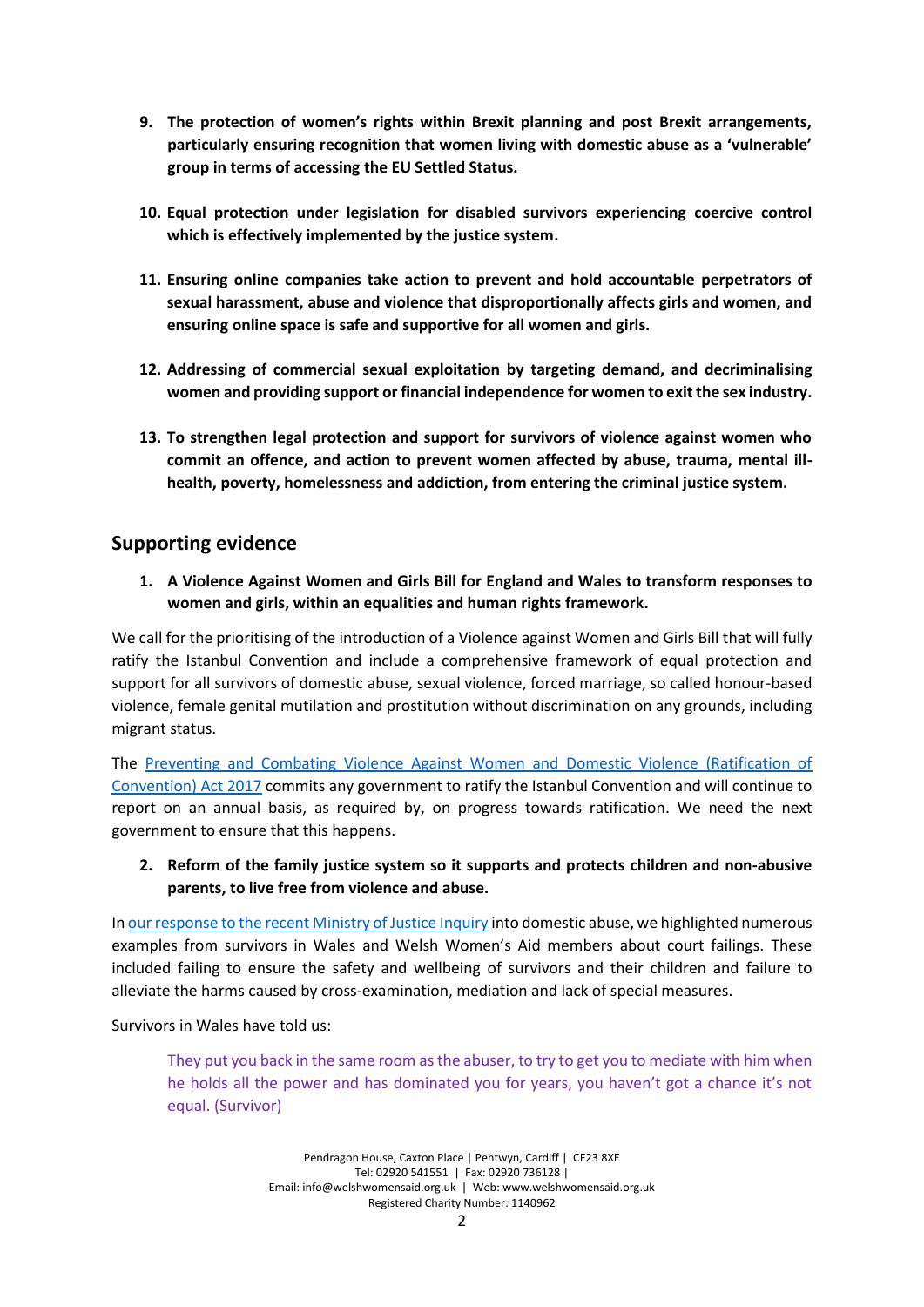He went to prison, but the family courts were just interested in him seeing the children. I'm not sure they even knew about the prison stuff. (Survivor)

#### Court services aren't utilising all the services in place that victims need. (Survivor)

There is now a significant body of evidence demonstrating the harm caused to children, young people and their non abusive parents/carers (survivors of domestic abuse) by the family justice system.

We call for the following to be urgently addressed in proposed Violence against Women legislation:

- A ban on any direct cross-examination in all family, criminal or civil proceedings in cases involving domestic abuse, sexual abuse, stalking or harassment – this must not be at the discretion of the court as to whether an alleged perpetrator will be permitted to crossexamine.
- Guaranteed access to special measures for survivors of domestic abuse, sexual abuse, stalking or harassment in the family courts.
- Prohibition of unsupervised contact for a parent who is on bail for domestic abuse related offences, or where there are ongoing criminal proceedings for domestic abuse.
- A change to the law to ensure that in cases of domestic abuse or sexual abuse child contact arrangements are decided on an informed judgement of what's in the best interests of the child(ren) and not on the presumption of parental involvement.

# **3. Victim-blaming attitudes and judgements regarding consent and sexual history to be challenged within the criminal justice system.**

The consequences of reporting rape and of going through the criminal justice system are significant. Survivors have spoken to us about the re-traumatising experience of reporting rape and sexual assault to the police and going through the subsequent investigation and court processes. There are still widespread assumptions, judgements and victim-blaming attitudes held by members of the public around consent, what rape involves and a victim's sexual history, and these views will also be represented amongst some in the criminal justice system and those who make up juries too.

It is crucial that survivors can have enough confidence in the criminal justice system to come forward to report rape in the first place, knowing they will be believed and supported throughout the criminal justice process and without the fear of being labelled, blamed or judged. To enable this there needs to be:

- A change to [Section 41 of the Youth Justice and Criminal Evidence Act 1999](http://www.cps.gov.uk/legal/p_to_r/rape_and_sexual_offences/yjcea_1999/) so that a victims sexual history regardless of the similar nature to the alleged rape and its closeness in time to the alleged rape is not admissible in court.
- Clear protocols that limit the use of mobile phone data and do not penalise the victim, ensuring the many victims that cannot or will not hand over their phone does not inhibit cases going forward to prosecution or conviction and any use of mobile data aligns to an accurate understanding of consent, victim behaviour and sexual violence.
- A focus on believing and supporting the survivor throughout the criminal justice system.
- Information provided to witnesses, juries and judges that mitigates victim-blaming assumptions, attitudes and judgements for every case.

Otherwise we will continue to see fewer rape convictions, fewer rapists being held to account for their crimes, and ultimately fewer survivors seeking, and finding, justice.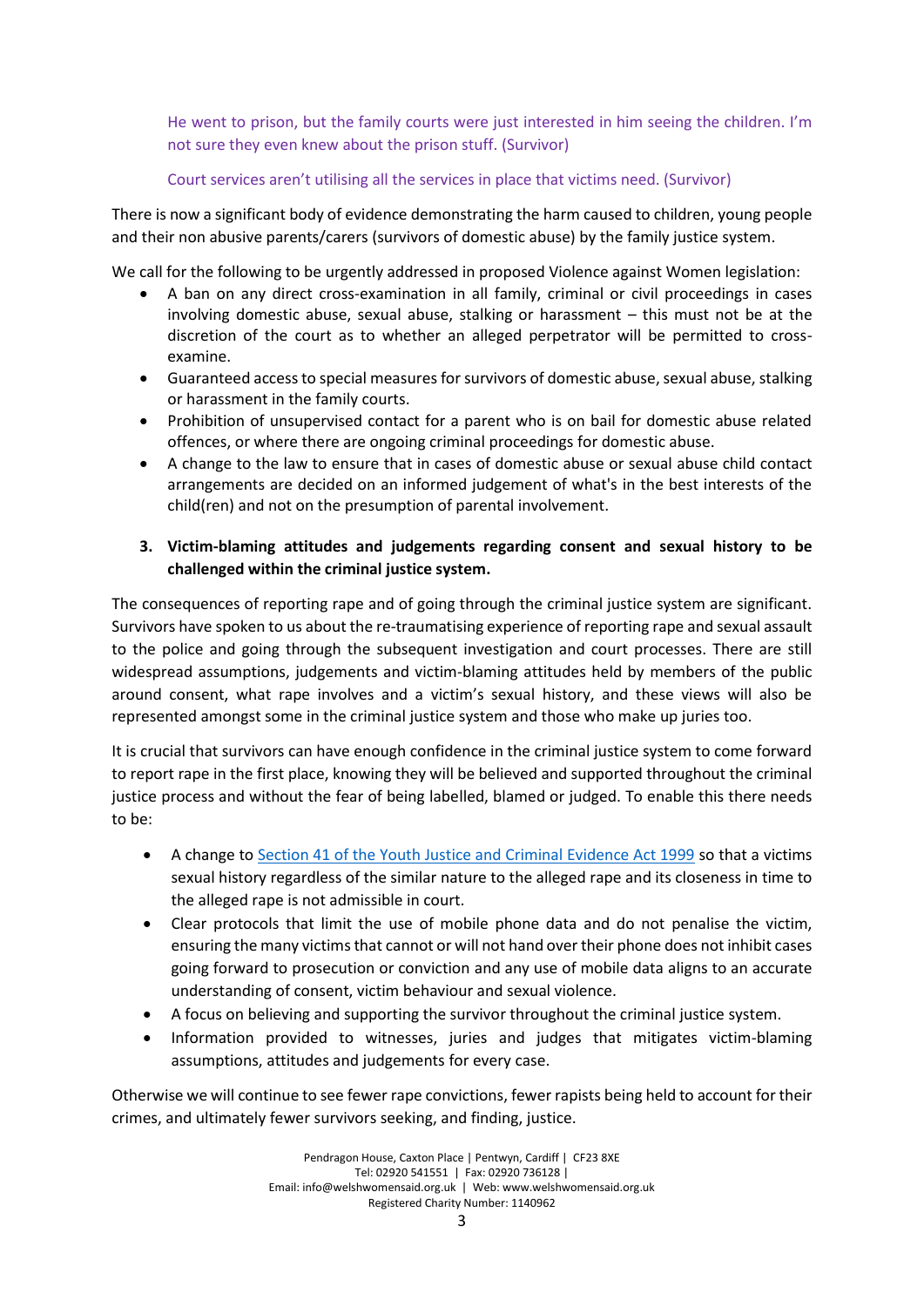#### **4. A new offence on strangulation be included in proposed legislation that recognises it as a serious assault, a tool of control and a threat to life.**

Evidence shows [one in five sexual assault survivors](https://www.researchgate.net/publication/324797868_Non-fatal_strangulation_amongst_clients_attending_Saint_Mary) have been strangled. Strangulation is a direct threat to life and needs to be treated as such; often strangulation assaults are not charged or treated as a serious life-threatening assault. [New Zealand's government](https://www.justice.govt.nz/justice-sector-policy/key-initiatives/reducing-family-and-sexual-violence/a-new-family-violence-act/) has made non-fatal strangulation a new offence that carries a maximum penalty of seven years in prison. Within the first 3 months of the legislation in New Zealand around [33 people per week were charged](https://www.lawcom.govt.nz/news/new-strangulation-offence) by police for suffocating or strangling their partner. Work is also being carried out within Australian legislation to include a new offence similar to New Zealand.

We support our ambassador Rachel Williams [call](https://www.change.org/p/theresa-may-mp-uk-home-office-make-non-fatal-strangulation-a-specific-criminal-offence-406ccb1d-2457-4440-a6e2-6010baeeaf14?recruiter=103630310&utm_source=share_petition&utm_medium=twitter&utm_campaign=psf_combo_share_abi.pacific_post_sap_share_gmail_abi.gmail_abi&utm_term=497730&recruited_by_id=f525c84d-7d05-4095-9b1a-0e82e2f8614e) for strangulation to be made a specific criminal offence. This would require specific powers been given to police and the criminal justice system to treat reports of strangulation as a specific offence with the seriousness it deserves.

#### **5. A framework for support and protection that addresses all the intersectional barriers that lead to abuse, homelessness, destitution, and exploitation amongst all migrant women.**

Specialist services in Wales we have consulted with have shared how the "no recourse to public funds" rule forces women to remain with perpetrators of abuse and puts them at further risk of exploitation and modern slavery.

Survivors in Wales have told us:

Where will I go? I will be destitute if I can't get money in 28 days. I am so frightened. (Survivor)

All agencies see is an immigration status they do not see us as human beings. We need help. (Survivor)

He told me no one will believe me because of my status, that they will take my children from me. (Survivor)

They told me to go back home to Africa as I would be safe there because he now has his stay [leave to remain]. I called the police 100s of times about him and he nearly killed me. The police know all about it. But they let him stay anyway. (Survivor)

We call on the government to abolish the no recourse to public funds rules for survivors of abuse, and until then there must be:

- An extension of the Domestic Violence Rule to all abused migrant women, irrespective of immigration status to ensure that they are properly protected, resourced and supported in the face of all forms of harm and abuse.
- An extension of the Destitution and Domestic Violence Concession (DDVC) to all abused migrant women and children irrespective of immigration status to enable them to secure protection, funding and support in the face homelessness and destitution.
- An extension the time period from the current three months to at least six months to allow for sufficient access to specialist and legal advice and support.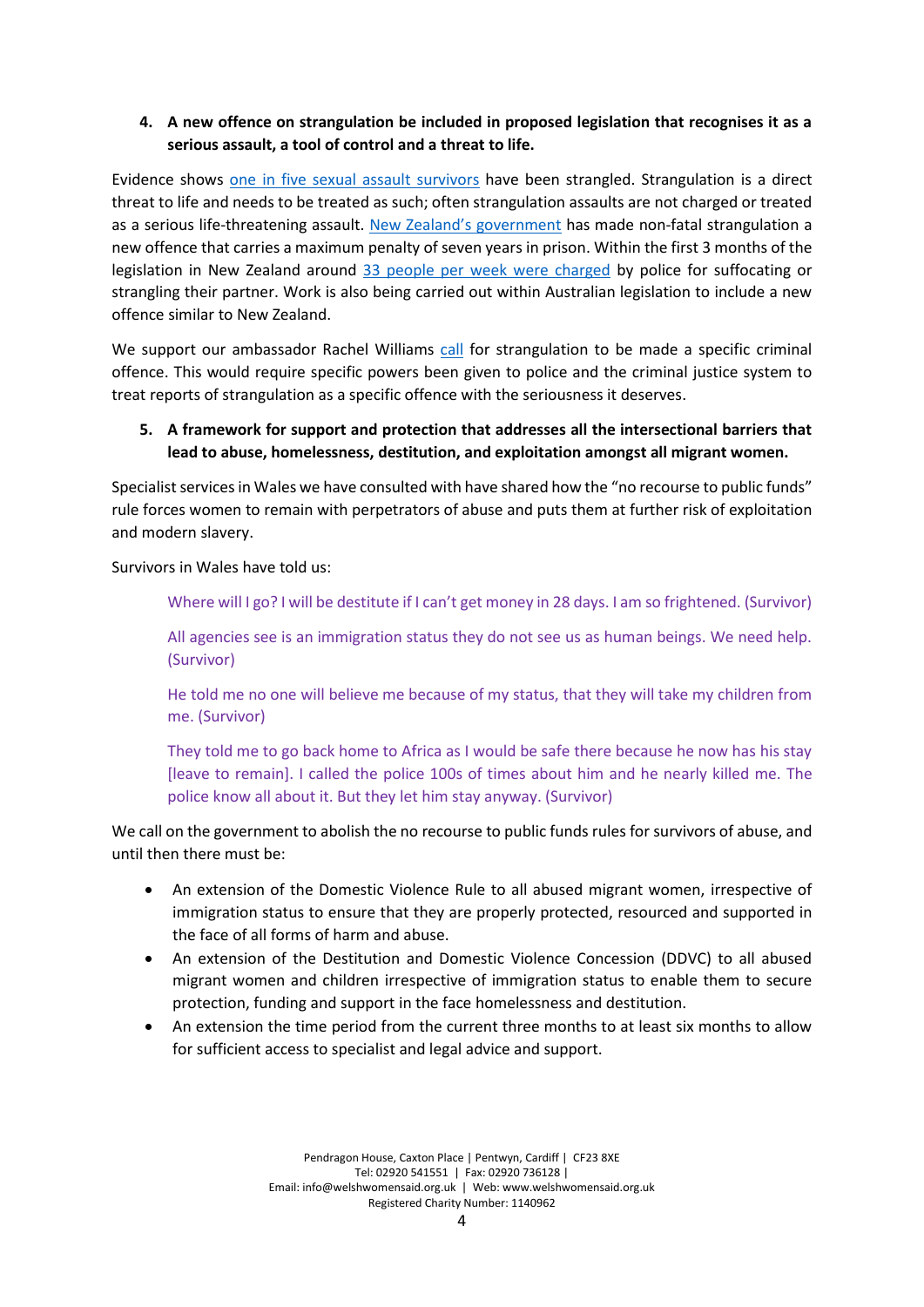### **6. Investment in secure and sustainable funding for specialist services, ensuring equivalent additional funding being allocated to support specialist organisations in Wales.**

The UK-wide network of specialist services provides vital, life-saving services and operate across borders. In Wales, a commitment for secure and sustainable funding for specialist services was introduced in 2016, in the Wales [National Violence against Women, Domestic Abuse and Sexual](https://gov.wales/sites/default/files/consultations/2018-01/161101-violence-strategy-responses-en.pdf)  [Violence Strategy,](https://gov.wales/sites/default/files/consultations/2018-01/161101-violence-strategy-responses-en.pdf) but we remain concerned that this has not yet been delivered. UK Government recently consulted on funding for accommodation-based support for domestic abuse survivors in England. We want to ensure that we avoid a postcode lottery for survivors, and that any proposals for securely funding specialist services must apply to Wales.

# **7. Ratification and implementation of the International Labour Organisation Convention 190 on Violence and Harassment at Work.**

In July 2019 the International Labour Organisation adopted the Convention 190 on Violence and [Harassment at Work.](https://www.ilo.org/dyn/normlex/en/f?p=NORMLEXPUB:12100:0::NO::P12100_ILO_CODE:C190) The Convention recognises that violence and harassment in the world of work constitutes a human rights violation and a threat to equal opportunities. It places a legally binding commitment to the right of everyone to work free from violence and harassment, including genderbased violence and harassment.

# **8. A Welfare System that supports survivors to be financially independent and to live free from abuse.**

[Our data](https://www.welshwomensaid.org.uk/wp-content/uploads/2019/02/Annual-Membership-Report-2017-18.pdf) shows financial support has been the third most prevalent support need reported amongst survivors accessing support in Wales – which would include help or guidance in accessing housing support benefits, income support, child maintenance payments and Universal Credit.

The impact of welfare reform has left some survivors without adequate access to money to secure safety, support and justice. We have spoken to survivors that have identified that joint payments can actually exacerbate domestic abuse. The two-child tax credit limit and other benefits restrictions are limiting survivors' resources enabling further control, reducing the financial capacity for survivors to leave an abusive partner as well as impacting on their ability to move on and build a life free from abuse. A [joint report](https://cpag.org.uk/sites/default/files/files/All%20Kids%20Count%20report%20FINAL.pdf) has found the impact of the two-child tax credit limit will see 300,000 children pushed into poverty and one million children, already in poverty, pushed even deeper into poverty by 2023/24.

We call for:

- An immediate reversal of the two-child tax credit limit.
- Split payments by default for all claimants of Universal Credit.
- Exemption for survivors who have a change of circumstances due to domestic abuse from repaying advance Universal Credit payments.
- A duty to assess the impact of welfare reforms on all survivors, including migrant women and children and young people.

These must urgently be addressed in any proposed Violence against Women legislation.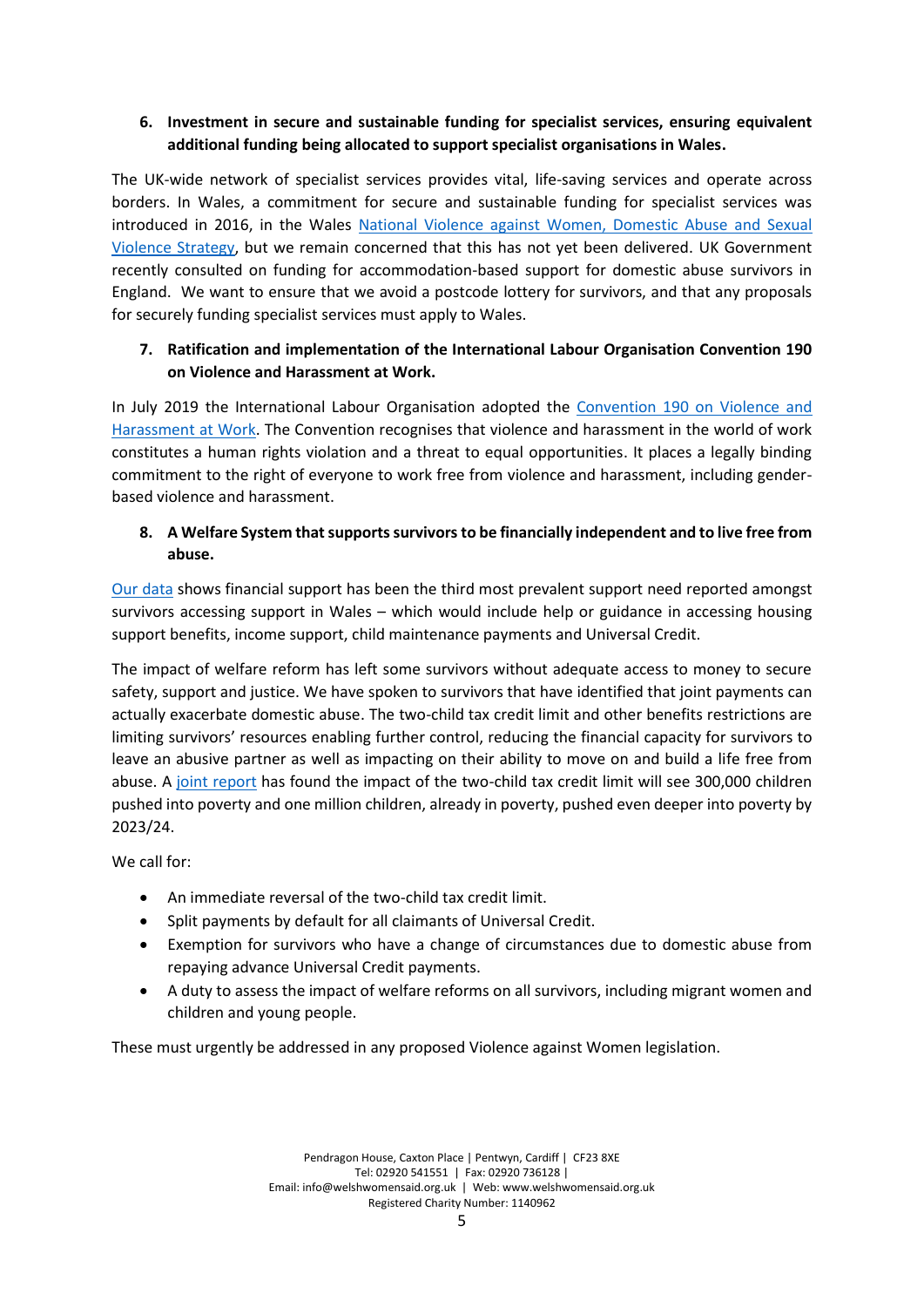**9. The protection of women's rights within Brexit planning and post Brexit arrangements, particularly ensuring recognition that women living with domestic abuse as a 'vulnerable' group in terms of accessing EU Settled Status.**

Welsh Women's Aid is very concerned about the far-reaching impact of Brexit on survivors of violence against women in Wales, such as increasing poverty rates for women, which can put them at further risk if they are living with or leaving perpetrators of violence and abuse. The Women's Budget Group [report](https://wbg.org.uk/wp-content/uploads/2018/03/Economic-Impact-of-Brexit-on-women-briefing-FINAL-1.pdf) evidences the UK exits the EU possible disproportionate and detrimental impact on women. With financial hardship common for women post separation, EU citizen women's rights to public services and their right to reside here will be under threat if they are unable to apply for EU settled status. All women in the UK face the very real threat of the loss of basic human rights that EU legislation has progressed and protected, as uncertainty remains over the future of the Human Rights Act.

We call for:

- The overturning of any plans to repeal the Human Rights Act, recognising it is a vital tool in the quest for justice for women impacted by violence and abuse
- Recognition of women living with domestic abuse as a 'vulnerable' group in terms of accessing the EU Settled Status. We need clarity on what support the new government will provide women who are living with abuse to apply for settled status.
- Assurance that all survivors of abuse will have access to funds to help them to safely access the support they need by creating a fund that survivors and specialist services can access to support all women with insecure status.

### **10. Equal protection under legislation for disabled survivors experiencing coercive control which is effectively implemented by the justice system .**

Our report o[n Supporting Disabled People experiencing Violence against Women, Domestic Abuse and](https://www.welshwomensaid.org.uk/wp-content/uploads/2019/04/WWA-and-Disability-Wales-2019-report-Final-ENG.pdf)  [Sexual Violence in Wales](https://www.welshwomensaid.org.uk/wp-content/uploads/2019/04/WWA-and-Disability-Wales-2019-report-Final-ENG.pdf) published this year, highlighted worrying findings that police do not take complaints seriously and that disabled survivors are disbelieved or are perceived to lack credibility when seeking domestic abuse support from statutory bodies. Survivors highlighted to us how the perpetrator was able to manipulate agencies into seeing them as helping the survivor rather than the agencies effectively identifying the perpetrators controlling behaviour.

We support the call from [Stay Safe East](http://data.parliament.uk/writtenevidence/committeeevidence.svc/evidencedocument/draft-domestic-abuse-bill-committee/draft-domestic-abuse-bill/written/102978.html) to close the loophole in the Serious Crime Act that enables perpetrators of abuse to defend themselves for using coercive control if they 'believe it was in the best interests of the person'.

Survivors in Wales told us:

My ex-partner who perpetrated abuse against me would also often dominate conversations, acting as though he was 'helping' me. It meant that he'd misrepresent things that were said and prevented me from engaging in conversations or speaking for myself. (Survivor)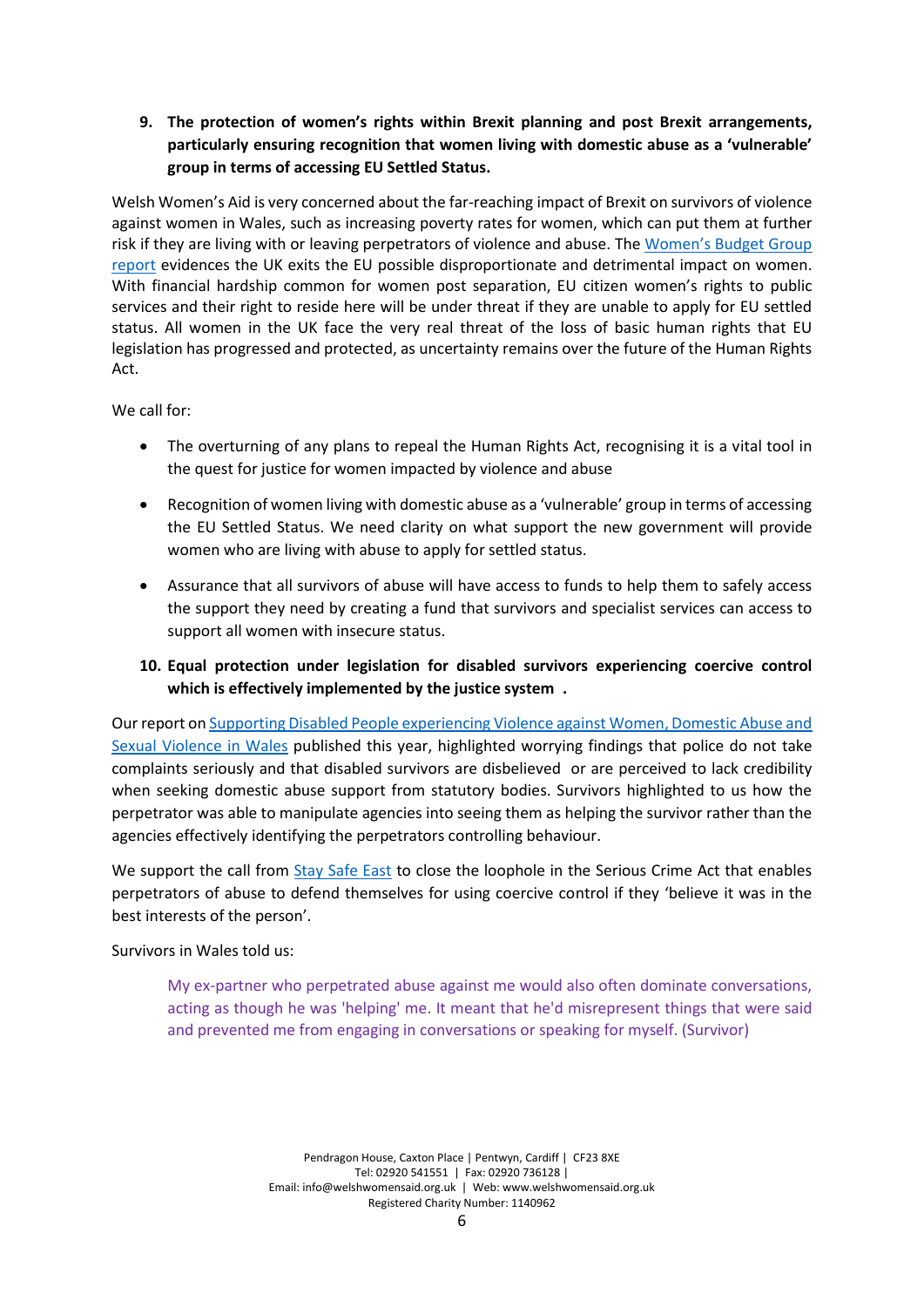# **11. Ensuring online companies take action to prevent and hold accountable sexual harassment, abuse and violence that disproportionally affects girls and women, and ensuring online space is safe and supportive for all women and girls.**

Our report on Online Abuse – [the use of the digital world to perpetrate violence against](https://www.welshwomensaid.org.uk/wp-content/uploads/2019/01/Online-Abuse-The-use-of-the-digital-world-to-perpetrate-VAWDASV.pdf) women and [girls](https://www.welshwomensaid.org.uk/wp-content/uploads/2019/01/Online-Abuse-The-use-of-the-digital-world-to-perpetrate-VAWDASV.pdf) calls for action on the prevention of abuse and the rights of women and girls to access online space and use technology free from abuse. Online abuse is not happening in a digital vacuum, it is an extension of and part of other forms of violence against women and girls. Online abuse, while overlapping, can be seen to fall into one of the following categories:

- Abuse of women in the public eye/with a public profile
- As an extension of coercive control by intimate (ex) partners and family members
- Specific issues of concern to children and young people including child sexual exploitation
- Sharing images without consent
- Online sexual exploitation, including prostitution and pornography

We need the police and other criminal justice professionals' response to reports of online abuse to be strengthened and support survivors of abuse. There should be measures to hold perpetrators to account through strengthened protection orders and legislation to ensure that these extend protection to the online arena. Any contact made in an online context should be treated as a breach of an order, just as it would be in real life.

# **12. Addressing of commercial sexual exploitation by targeting demand, decriminalising women and providing support or financial independence for women to exit the sex industry.**

We recognise that prostitution and the sex industry perpetuates inequalities that are a cause and a consequence of violence against women and girls and also impacts individual women and girls who experience sexual exploitation underpinned by the inequality of power and privilege at the core of the sex trade.

It is vital that action is taken to better protect women and children exploited through the sex industry and that strong penalties are introduced to challenge demand from the men who buy, sell and traffic women and children. We want the selling of sex by women to be decriminalised whilst the demand for the sex industry is challenged, including by more robust prosecutions of buyers, pimps and those who exploit in the context of prostitution. We call for the introduction of an 'end demand' legislative framework, or Nordic Model approach to prostitution.

# **13. To strengthen legal protection and support for survivors of violence who commit an offence and action to prevent women affected by abuse, trauma, mental ill-health, poverty, homelessness and addiction, from entering the criminal justice system.**

The [Corston Report,](http://webarchive.nationalarchives.gov.uk/20130206102659/http:/www.justice.gov.uk/publications/docs/corston-report-march-2007.pdf) a seminal review into women in the criminal justice system, was published in 2007. Over ten years on, Women In Prison produced an audit of the limited progress made towards the [recommendations](http://www.womeninprison.org.uk/research/reports.php?s=2017-03-07-corston-10) made by Baroness Corston. The original report was created because of the number of women dying in custody, but unfortunately these numbers are again on the rise with  $12$ [self-inflicted deaths of Welsh women in prisons in 2016,](http://sites.cardiff.ac.uk/wgc/files/2018/06/WGC-Report-Imprisonment-FinalPDF.pdf%20() the highest numbers since 2004.